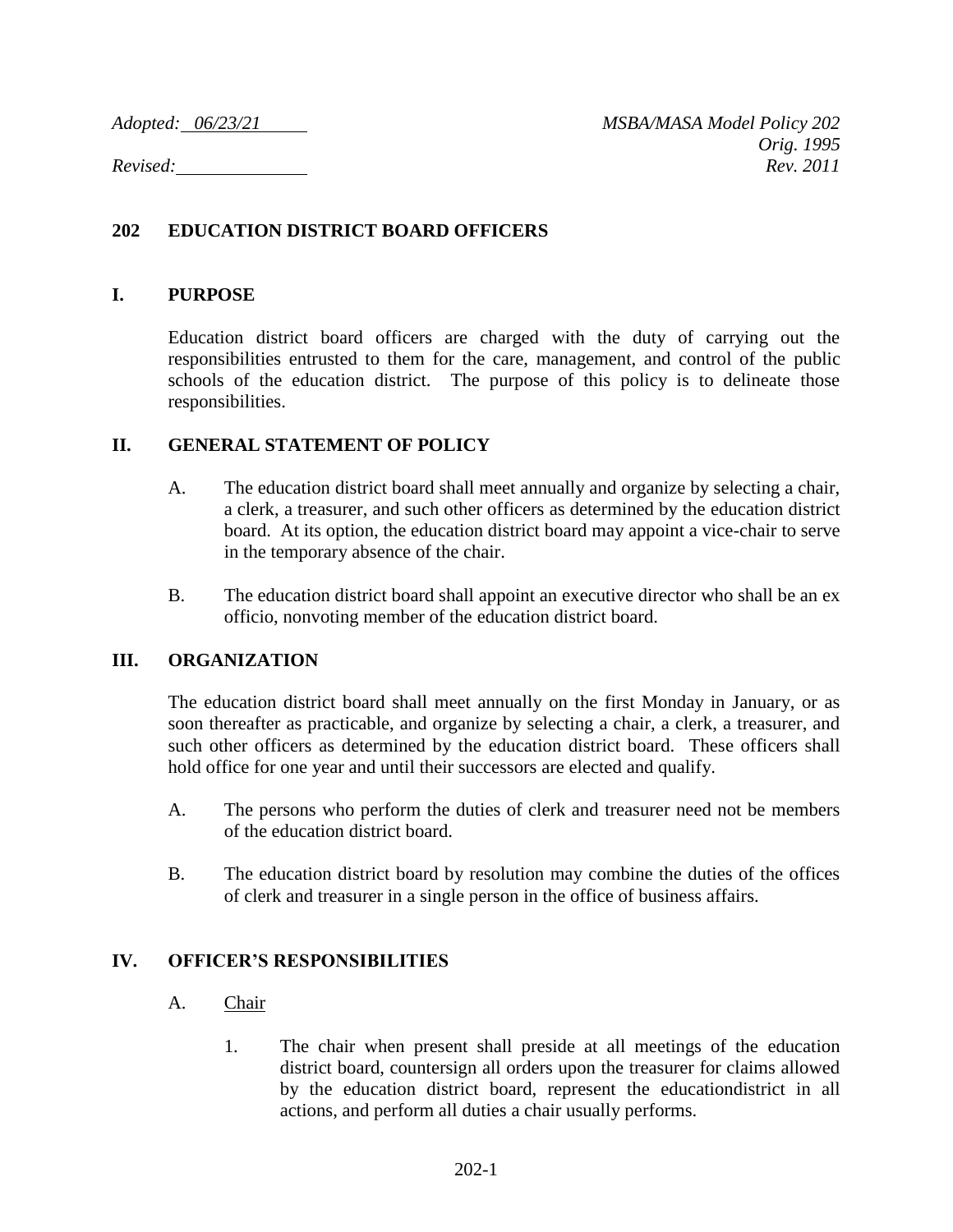2. In case of absence, inability, or refusal of the clerk to draw orders for the payment of money authorized by a vote of the majority of the education district board to be paid, the chair may draw the orders, or the office of the clerk may be declared vacant by the chair and treasurer and filled by appointment.

# B. Treasurer

- 1. The treasurer or designee shall deposit the funds of the education district in the official depository.
- 2. The treasurer or designee shall make all reports which may be called for by the education district board and perform all duties a treasurer usually performs.
- 3. In the event there are insufficient funds on hand to pay valid orders presented to the treasurer or designee, the treasurer shall receive, endorse, and process the orders in accordance with Minn. Stat. § 123B.12.

# C. Clerk

- 1. The clerk or designee shall keep a record of all meetings in the books provided.
- 2. On or before September 15 of each year, the clerk shall verify that the board and the MDE has been provided the following:
	- a. a report of the revenues, expenditures, and balances in each fund for the preceding fiscal year.
	- b. certified reports, showing:
		- (1) revenues and expenditures in detail, and such other financial information required by law, rule, or as may be called for by the commissioner;
		- (2) length of education district term and enrollment and attendance by grades; and
		- (3) other items of information as called for by the commissioner.
- 3. The clerk shall verify that the business manager has copies of all reports and of the teachers' term reports, and of the proceedings of any meeting, and keep an itemized account of all expenses of the education district.
- 4. The clerk shall draw and sign all orders upon the treasurer for the payment of money for bills allowed by the education district board for salaries of